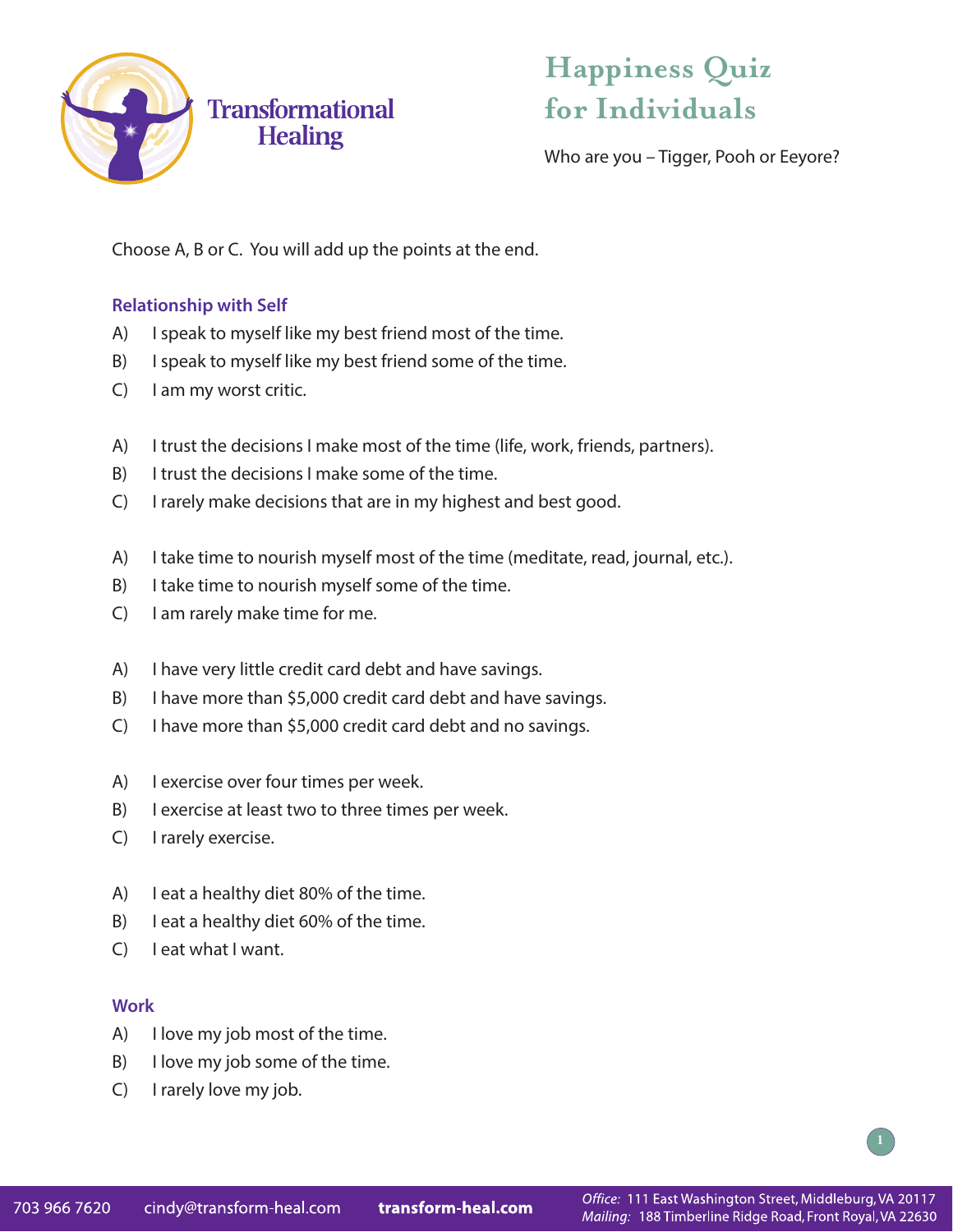

## **Transformational Healing**

# **Happiness Quiz for Individuals**

Who are you – Tigger, Pooh or Eeyore?

### **Stress**

- A) I rarely feel stressed in my life.
- B) I sometimes feel stressed in my life.
- C) I feel stressed frequently in my life.

## **Enoughness/Confidence**

- A) I feel good, smart, successful enough most of the time.
- B) I feel good, smart, successful enough some of the time.
- C) I rarely feel good, smart, and successful enough.
- A) I am extremely confident in my life most of the time.
- B) I am extremely confident in my life some of the time.
- C) I am rarely extremely confident in my life.

### **Trust**

- A) I trust the decisions I make most of the time.
- B) I trust the decisions I make some of the time.
- C) I don't trust the decisions I make in my life.
- A) I trust most people most of the time.
- B) I trust most people some of the time.
- C) I rarely trust people.

### **Boundaries**

- A) I can say "No" to others with compassion most of the time.
- B) I can say "No" to others with compassion some of the time.
- C) I can rarely say "No" to others with compassion.

### **Friends/Tribe**

- A) I have a group (more than 2) of people I can confide in that mirror my strength and I can ask for help when I am struggling.
- B) I don't have a group (more than 2) of friends I can confide in that mirror my strength and I can ask for help with I am struggling.

**2**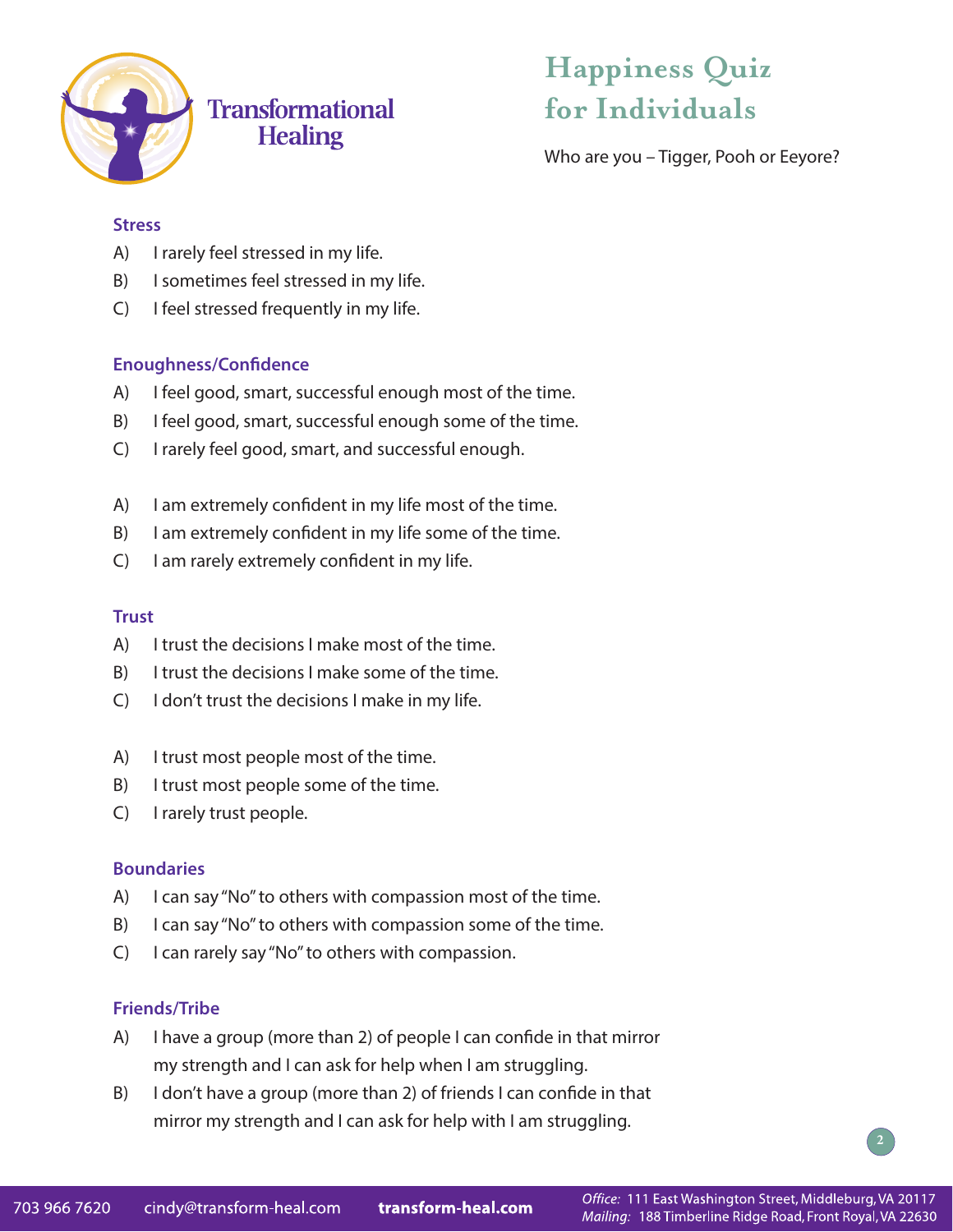

## **Happiness Quiz for Individuals**

Who are you – Tigger, Pooh or Eeyore?

**You are almost done!** Add up your points.

Each  $A = 3$  points

Each  $B = 2$  points

Each  $C = 1$  point

Go to the next page for your results.